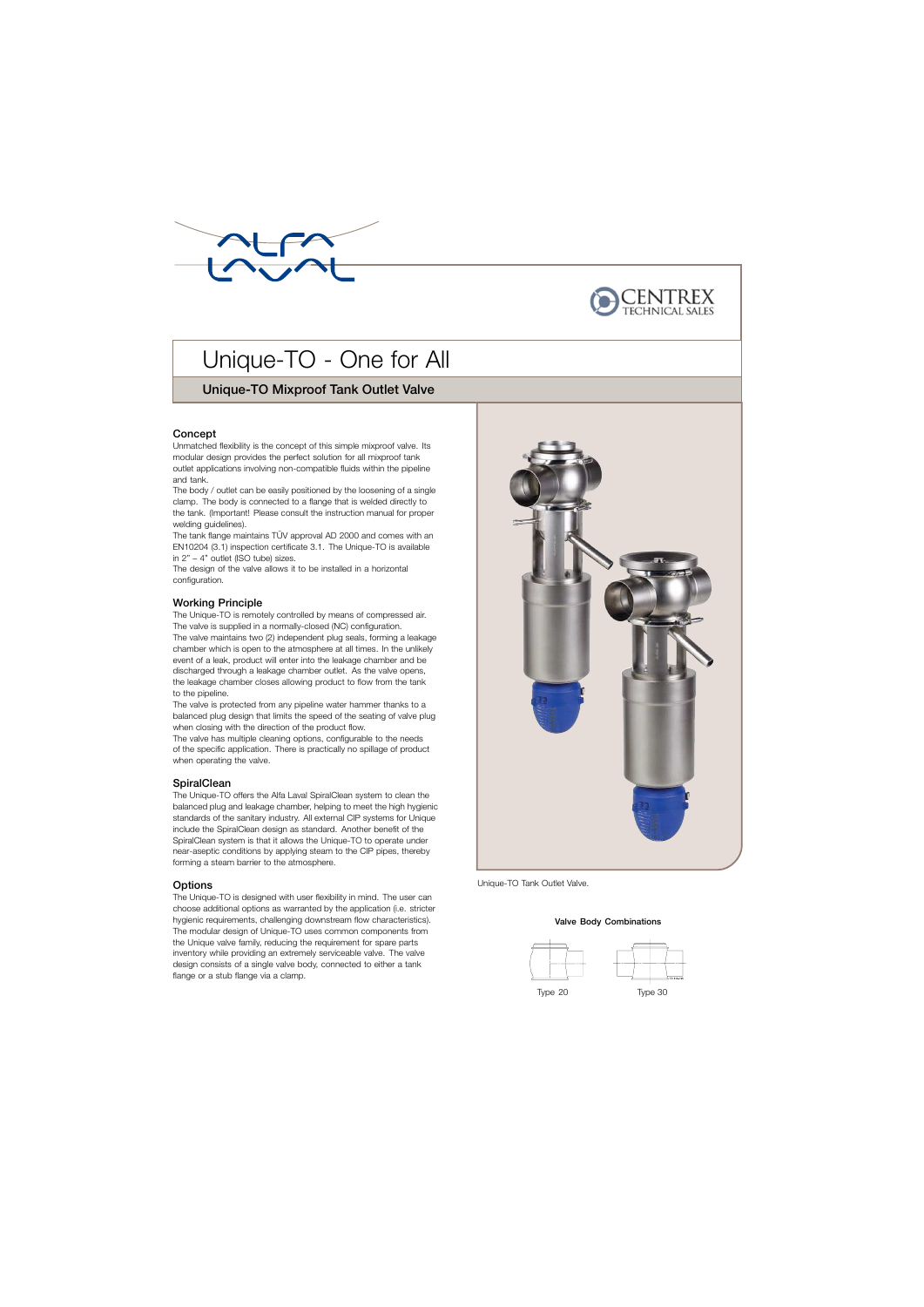The drawings below give an overview of all options when choosing the valve to fit your process, thus demonstrating the actual flexibility of the Unique Mixproof tank outlet valve.

The Unique-TO concept offers balanced plug in pipe line, seat lift, CIP for the plugs and leakage chambers and any combination in between.



#### Unique-TO size flexibility

- 1. 2" ISO51 and DN50 with size 3-Basic actuator
- 2. 2½"-3" ISO63.5-ISO76.1 and DN65-DN80 with size 4-Basic actuator
- 3. 2½"-3" ISO63.5-ISO76.1 and DN65-DN80 with size 5-Basic actuator
- 4. 4" ISO101.6, DN100, DN125 and DN150 with size 5-Basic actuator
- 5. 4" ISO101.6, DN100, DN125 and DN150 with size 4-Basic actuator (eg. tank filling valve)







#### Unique-TO hygienic flexibility

- 1. CIP in leakage chamber by use of spiral clean
- 2. With external CIP cleaning in sealing element by use of spiral clean
- 3. With external CIP cleaning in sealing element and CIP in leakage chamber by use of spiral clean

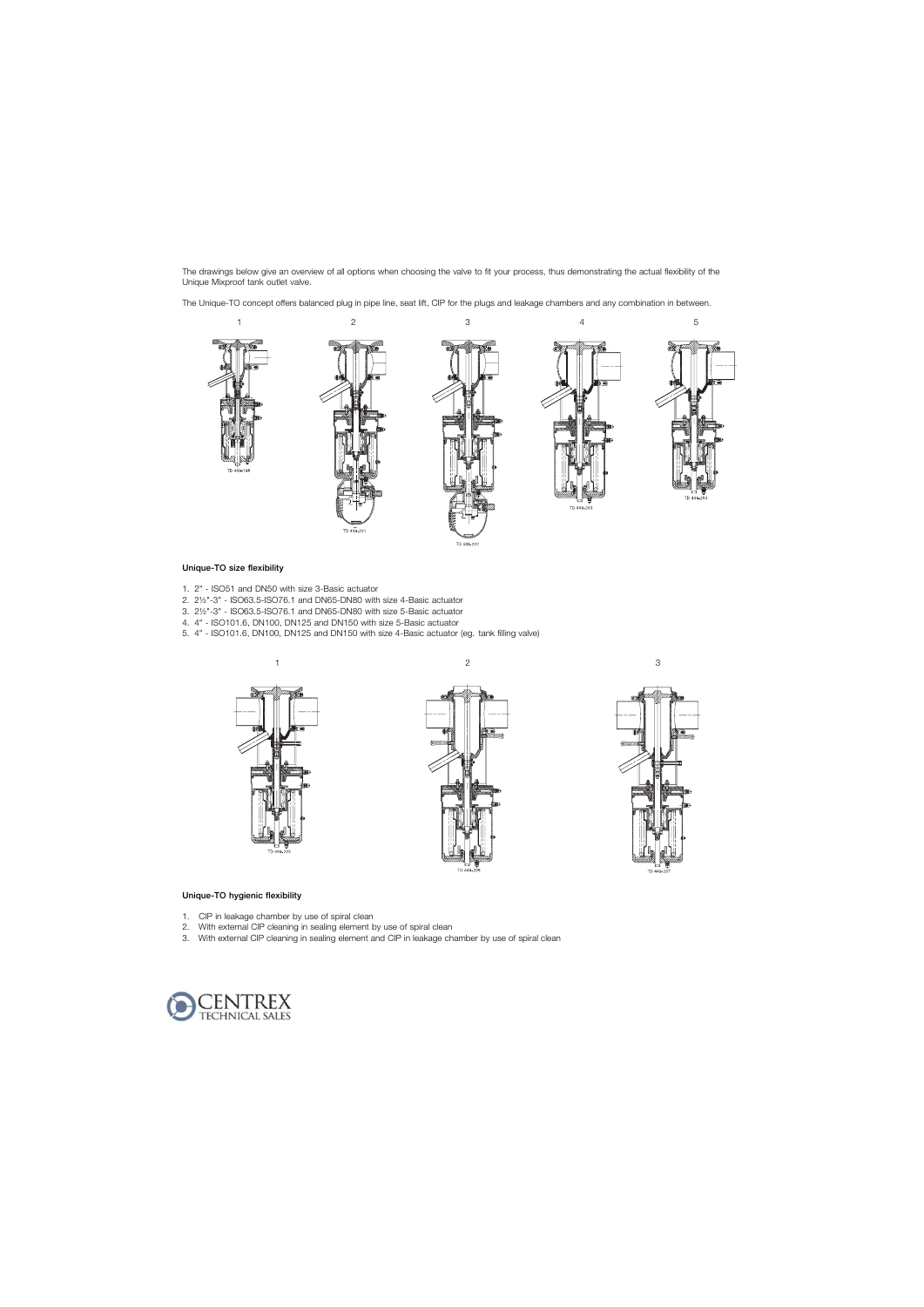# Selection guide

To assist you in the selection we have included some standard configurations:

- Unique-TO
- Unique-TO with external cleaning.

You can choose Unique-TO in ordering leaflet. Unique-TO with external cleaning can only be chosen in CAS.

Unique-TO meets the typical demands of a process valve in the sanitary industry. It is also suitable for products with solids. Cleaning of the plugs and seats are performed by means of seat lift during normal cleaning procedure. This valve also includes a balanced plug in the pipeline that protect against pressure shock in the pipeline when closing in the direction of product flow. Its features are:

- Actuator with balanced seat lift integrated.
- Standard balanced plug in pipeline.

Unique-TO is the choice for standard solutions.

- 1. Unique-TO
- 2. Unique-TO long stroke (size 2½" 3" (ISO63.5-ISO76.1) and DN65-DN80)





Unique-TO with external cleaning meets the highest demands for hygienic processing. During the cleaning process, the plugs can be lifted independently to ensure cleaning of plugs and seats together with their corresponding pipe. At the same time or separately the leakage chamber and balanced plugs can be cleaned with our SpiralClean system. It has few product wetted seals and allows no product spillage during operation. This valve is the choice for solutions requiring the highest level of hygiene and is suitable for applications with sticky products, products with high content of solids or applications where "close to aseptic conditions" are wanted. Its features include:

- Actuator with seat lift integrated.
- SpiralClean of leakage chamber and balanced plug

Unique-To with external cleaning is the choice for highest hygienic cleaning

3. Unique-TO with external cleaning

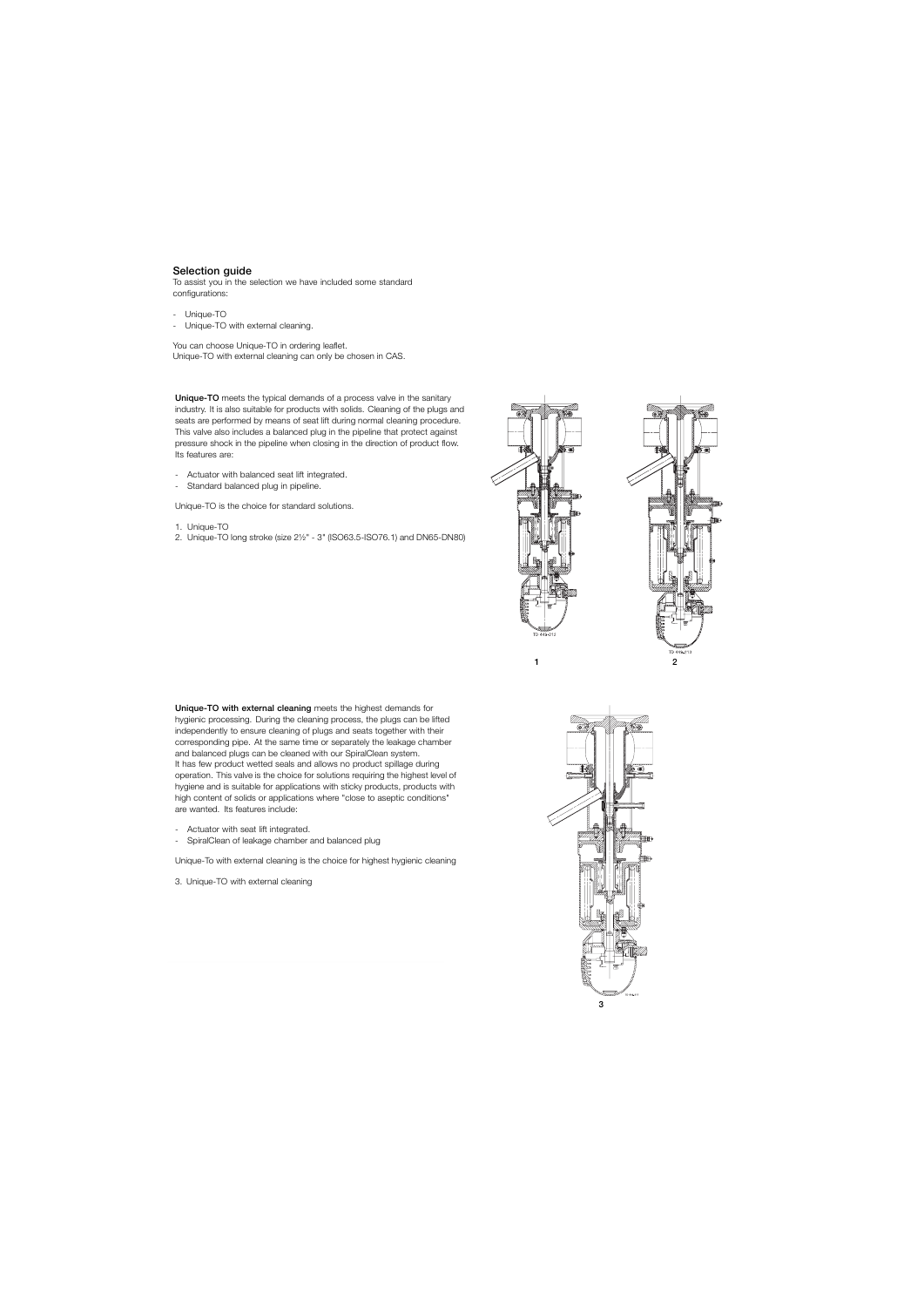# Technical Data

#### **Materials**

| Actuator seals: NBR.                                   |
|--------------------------------------------------------|
|                                                        |
| Internal Bright (polished) Ra<0.8                      |
| Internal/external Bright (internal polished) Ra<0.8    |
| Note! The Ra values are only for the internal surface. |

#### **Options**

- For Control & Indication of both upper and lower seat lift as well as main movement, please refer to index in Product Catalogue.
- 3A (Sanitary Standard) labelling on request.

#### **Ordering**

For ordering, either refer to CAS configurator or see ordering leaflet that contains article numbers for the standard valves.

|                  | <b>Size</b>  |                               |           |                                                                        | <b>Actuator size</b>   | <b>Actuator size</b>   |                                                               |  |  |
|------------------|--------------|-------------------------------|-----------|------------------------------------------------------------------------|------------------------|------------------------|---------------------------------------------------------------|--|--|
| inch             | <b>DIN</b>   | Max. size of<br>particle (mm) | Max. tank | <b>Actuator size</b><br>pressure (kPa) $ 3$ -Basic ( $\alpha$ 4.7"x9") | 4-Basic<br>(66.2"x10") | 5-Basic<br>(07.3"x11") | Opening pressure in pipe line<br>at 87 PSI air pressure (kPa) |  |  |
| $51 - 2"$        | <b>DN50</b>  | 00.35                         | 58        | Standard                                                               |                        |                        | 145                                                           |  |  |
| $63.5 -$         |              |                               |           |                                                                        |                        |                        |                                                               |  |  |
| $2\frac{1}{2}$ " | <b>DN65</b>  | 00.60                         | 65        |                                                                        | Standard               |                        | 145                                                           |  |  |
| $63.5 -$         |              |                               |           |                                                                        |                        |                        |                                                               |  |  |
| $2\frac{1}{2}$ " | <b>DN65</b>  | 01.22                         | 87        |                                                                        |                        | Long stroke            | 145                                                           |  |  |
| $76.1 - 3"$      | <b>DN80</b>  | 00.60                         | 65        |                                                                        | Standard               |                        | 145                                                           |  |  |
| $76.1 - 3"$      | <b>DN80</b>  | 01.22                         | 87        |                                                                        |                        | Long stroke            | 145                                                           |  |  |
| $101.6 -$        |              |                               |           |                                                                        |                        |                        |                                                               |  |  |
| 4"               | <b>DN100</b> | $\varnothing$ 1.22            | 65        |                                                                        |                        | Standard               | 145                                                           |  |  |
| $101.6 -$        |              |                               |           |                                                                        |                        |                        |                                                               |  |  |
| 4"               | DN100        | 00.60                         | 50        |                                                                        | Option                 |                        | 145                                                           |  |  |
|                  | <b>DN125</b> | ø1.29                         | 50        |                                                                        |                        | Standard               | 145                                                           |  |  |
|                  | DN125        | 00.60                         | 36        |                                                                        | Option                 |                        | 145                                                           |  |  |
|                  | <b>DN150</b> | ø1.29                         | 50        |                                                                        |                        | Standard               | 145                                                           |  |  |
|                  | <b>DN150</b> | 00.60                         | 36        |                                                                        | Option                 |                        | 145                                                           |  |  |

Notes:

Max. pressure in tank means that a higher pressure in tank will open the valve.

It is possible to open with 145 PSI (10 bar) (1000 kPa) in pipe line.

When closing the valve the pressure can not be higher than "Max. Tank pressure".

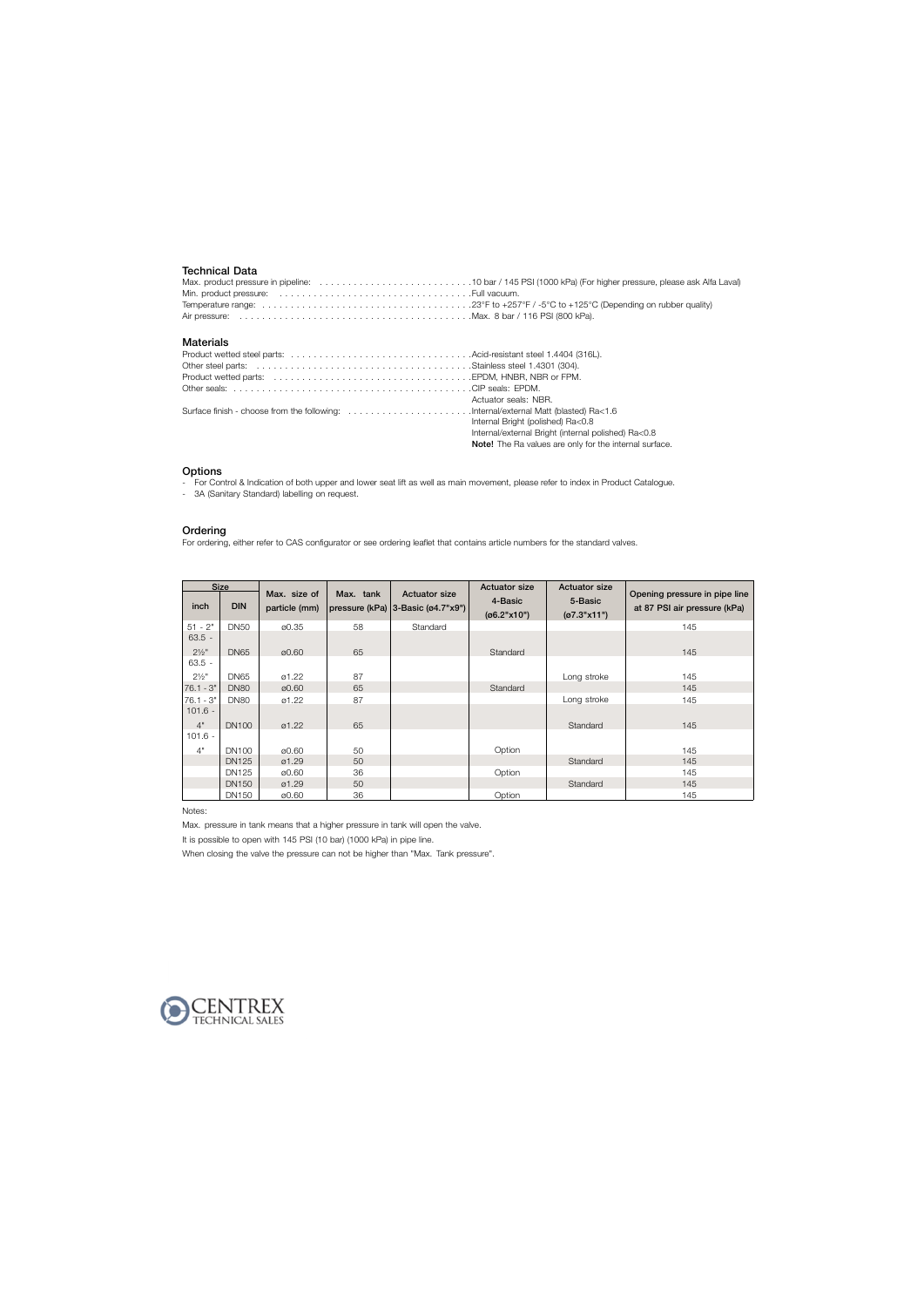# Pressure drop/capacity diagrams



#### 2 3 4 5 6 7 8 ∆ P [PSI] - ທີ່<br>V  $\tilde{\delta}_{\mathsf{V}}$  $\mathring{\mathfrak{G}}$  ,  $\boldsymbol{\mu}$

0 0 4 0 8 120 160 200 240 280 320 360 400 440 480 520 <sup>Q[GPM]</sup>

TD 449-233

#### Note!

 $0_0$ 1

For the diagrams the following applies: Medium: Water 68° F (20° C) Measurement: In accordance with VDI 2173

# Air and CIP Consumption

| <b>Size</b>                                                       | Inch           |                  |       |       | <b>DN</b> |       | Longstroke       |       |
|-------------------------------------------------------------------|----------------|------------------|-------|-------|-----------|-------|------------------|-------|
| <b>ISO-DIN</b>                                                    | 2 <sup>n</sup> | $2\frac{1}{2}$ " | 3"    | 4"    | 125       | 150   | $2\frac{1}{2}$ " | 3"    |
| Air consumption for Balanced Seat-lift                            | 0.20           | 0.40             | 0.40  | 0.62  | 0.62      | 0.62  | 0.40             | 0.40  |
| Air consumption for Tank Seat-lift                                | 1.10           | 0.13             | 0.13  | 0.21  | 0.21      | 0.21  | 0.13             | 0.13  |
| Air consumption for Main Movement                                 | 0.86           | 1.62             | 1.63  | 2.79  | 2.79      | 2.79  | 1.63             | 1.63  |
| Cy-value for Balanced CIP Seat-lift<br>[gpm]                      | 1.744          | 2.907            | 2.907 | 2.209 | 4.302     | 4.302 | 2.907            | 2.907 |
| Cv-value for Tank Seat-lift<br>[gpm]                              | 1.047          | 2.209            | 2.209 | .628  | 3.605     | 3.605 | 2.209            | 2.209 |
| Kv-value for SpiralClean Spindle CIP<br>[gpm]                     | 0.140          | 0.140            | 0.140 | 0.140 | 0.140     | 0.140 | 0.140            | 0.140 |
| Cv-value for SpiralClean External CIP in leakage chamber<br>[gpm] | 0.291          | 0.337            | 0.337 | 0.337 | 0.337     | 0.337 | 0.337            | 0.337 |

# Note:

Recommended min. pressure for SpiralClean: 2 bar.

# Formula to estimate CIP flow during seat lift:

(for liquids with comparable viscosity and density to water):

 $Q = Kv \cdot \sqrt{\Delta p}$ 

 $Q = CIP - flow gpm$ .  $Cv = Cv$  value from the above table.  $\Delta$  p = CIP pressure (psi).  $Cv = US$  gallons/min.

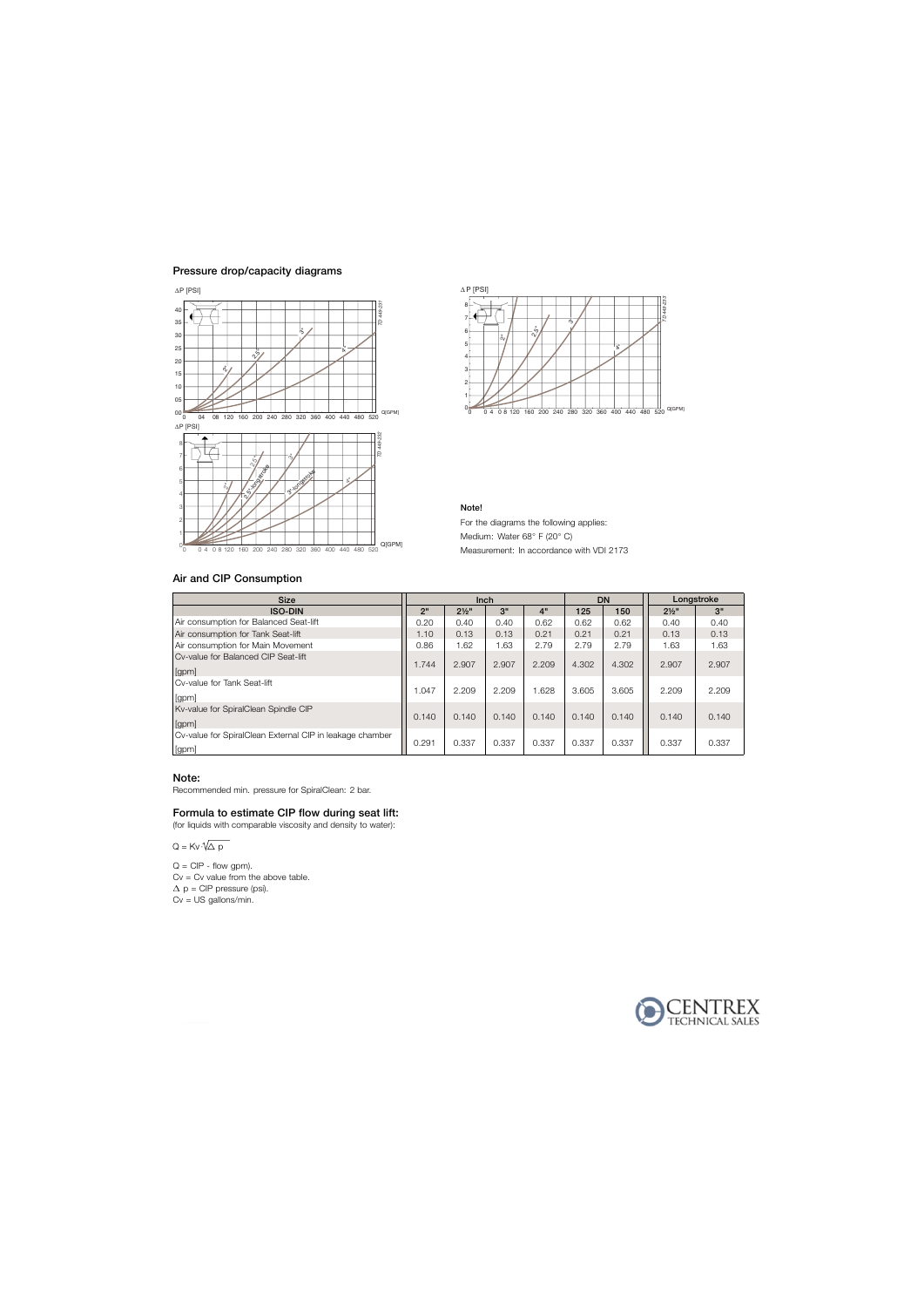



| Group                                               | 3      | 4                | $\overline{4}$ | 5      | 6      | 6               | $\overline{4}$   | 4      |
|-----------------------------------------------------|--------|------------------|----------------|--------|--------|-----------------|------------------|--------|
| <b>Size</b>                                         | DN/OD  |                  |                |        |        | DN - longstroke |                  |        |
| <b>ISO-DIN</b>                                      | 2"     | $2\frac{1}{2}$ " | 3"             | 4"     | 125    | 150             | $2\frac{1}{2}$ " | 3"     |
| A1 min. dimension. Unique-TO                        | 22.795 | 25.433           | 25.945         | 29.646 | 31.693 | 35.039          | 27.559           | 28.071 |
| A1 min. dimension. Unique-TO with external cleaning | 24.252 | 27.008           | 27.520         | 32.008 | 34.055 | <b>XXX</b>      | 29.134           | 29.646 |
| A2 min. dimension Unique-TO                         | 23.150 | 25.787           | 26.299         | 30.000 | 32.047 | 35.394          | 27.913           | 28.425 |
| A2 min. dimension Unique-TO with external cleaning  | 24.606 | 27.362           | 27.874         | 32.362 | 34.409 | <b>XXX</b>      | 29.488           | 30.000 |
| A3 Unique-TO                                        | 18.425 | 20.709           | 20.709         | 23.386 | 24.409 | 26.772          | 22.638           | 22.638 |
| A3 Unique-TO with external cleaning                 | 19.882 | 22.283           | 22.283         | 25.748 | 26.772 | <b>XXX</b>      | 24.213           | 24.213 |
| A4 Unique-TO                                        | 18.780 | 21.063           | 21.063         | 23.740 | 24.764 | 27.126          | 22.992           | 22.992 |
| A4 Unique-TO with external cleaning                 | 20.236 | 22.638           | 22.638         | 26.102 | 27.126 | <b>XXX</b>      | 24.567           | 24.567 |
| B                                                   | 8.661  | 8.661            | 8.661          | 11.811 | 11.811 | 11.811          | 8.661            | 8.661  |
| OD <sub>1</sub>                                     | 2.008  | 2.500            | 2.996          | 4.000  | 5.079  | 6.063           | 2.500            | 2.996  |
| ID <sub>1</sub>                                     | 1.882  | 2.374            | 2.870          | 3.843  | 4.921  | 5.906           | 2.374            | 2.870  |
| t1                                                  | 0.063  | 0.063            | 0.063          | 0.079  | 0.079  | 0.079           | 0.063            | 0.063  |
| E                                                   | 1.453  | 1.701            | 1.949          | 2.433  | 2.972  | 3.465           | 1.701            | 1.949  |
| F <sub>1</sub>                                      | 1.240  | 1.496            | 1.496          | 2.323  | 2.323  | 2.323           | 2.323            | 2.323  |
| F2 (Tank plug)                                      | 0.197  | 0.197            | 0.197          | 0.197  | 0.197  | 0.197           | 0.197            | 0.197  |
| ${\mathsf G}$                                       | 1.575  | 1.575            | 1.575          | 1.575  | 1.575  | 1.575           | 1.575            | 1.575  |
| $\boldsymbol{\mathsf{H}}$                           | 1.220  | 1.220            | 1.220          | 1.220  | 1.220  | 1.220           | 1.220            | 1.220  |
| øD                                                  | 4.724  | 6.181            | 6.181          | 7.323  | 7.323  | 7.323           | 7.323            | 7.323  |
| L                                                   | 9.055  | 9.921            | 9.921          | 11.063 | 11.063 | 11.063          | 11.063           | 11.063 |
| OD <sub>2</sub>                                     | 2.008  | 2.500            | 2.996          | 4.000  | 5.079  | 5.079           | 2.500            | 2.996  |
| ID <sub>2</sub>                                     | 1.882  | 2.374            | 2.870          | 3.843  | 4.921  | 4.921           | 2.374            | 2.870  |
| t2                                                  | 0.063  | 0.063            | 0.063          | 0.079  | 0.079  | 0.079           | 0.063            | 0.063  |
| ØJ                                                  | 6.260  | 7.835            | 7.835          | 7.835  | 7.835  | 7.835           | 7.835            | 7.835  |
| øK                                                  | 6.102  | 7.677            | 7.677          | 7.677  | 7.677  | 7.677           | 7.677            | 7.677  |
| M/ISO clamp                                         | 0.827  | 0.827            | 0.827          | 0.827  |        |                 | 0.827            | 0.827  |
| M/DIN clamp                                         |        |                  |                |        | 1.102  | 1.102           |                  |        |
| M/ISO male                                          | 0.827  | 0.827            | 0.827          | 0.827  |        |                 | 0.827            | 0.827  |
| M/DIN male                                          |        |                  |                |        | 1.811  | 1.969           |                  |        |
| M/SMS male                                          | 0.787  | 0.945            | 0.945          | 1.378  |        |                 | 0.945            | 0.945  |
| M/BS male                                           | 0.866  | 0.866            | 0.866          | 1.063  |        |                 | 0.866            | 0.866  |
| Weight (kg)* Unique TO                              | 27.50  | 49.50            | 49.50          | 72.60  | 79.20  | 83.60           | 61.60            | 61.60  |
| Weight (kg)* Unique TO with external cleaning       | 28.60  | 51.70            | 51.70          | 74.80  | 81.40  | <b>XXX</b>      | 63.80            | 63.80  |

\* = without tank flange